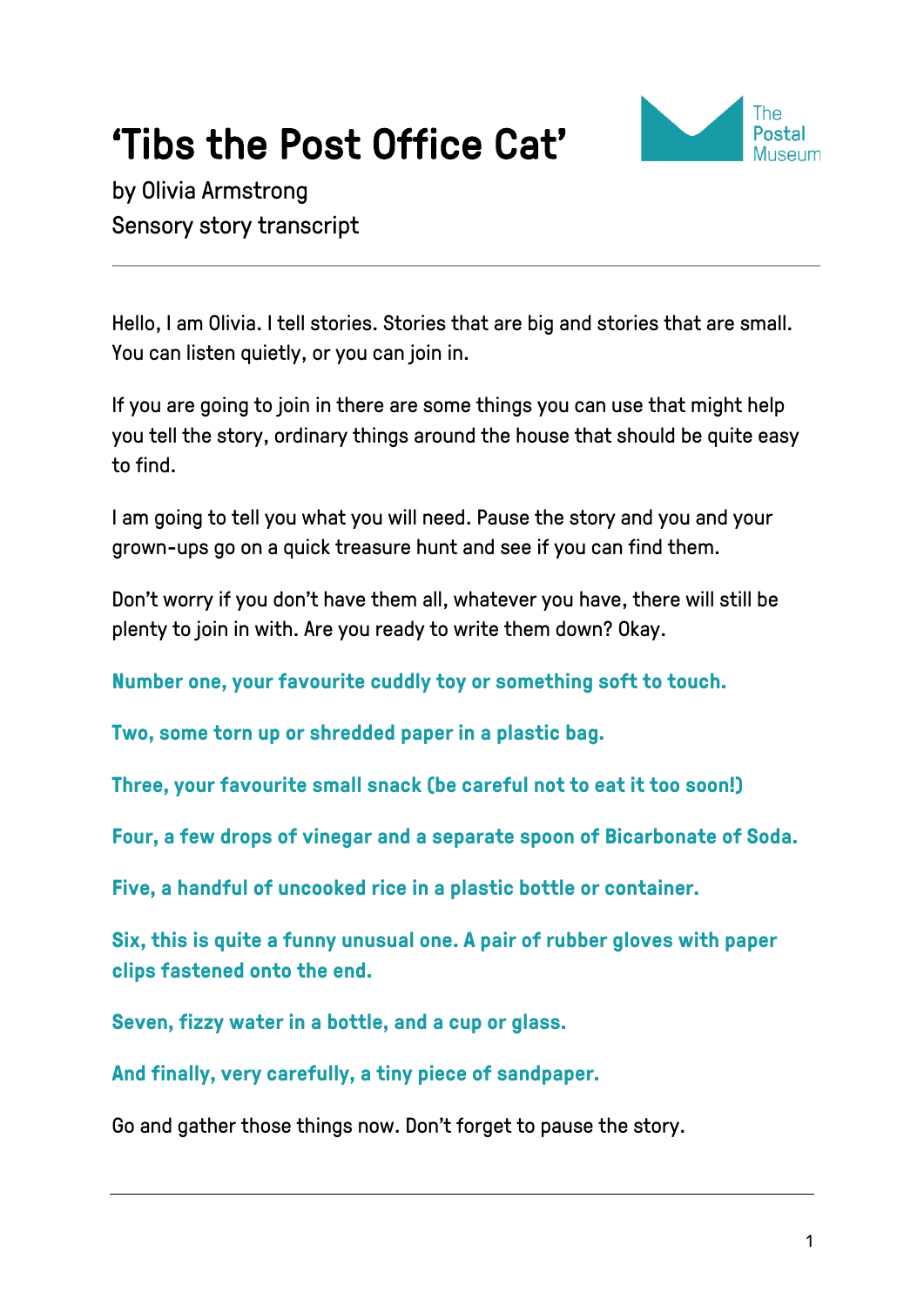Hello! You're back. Lay out your things beside you within easy reach. Your grown-up will help you keep them tidy.

One of my favourite places to tell stories is in the exciting Postal Museum in London. There are special stories to be found everywhere. And this story is a true story about one of the most unusual friends who came to work for the Post Office.

His story began a long time ago, before your time and even before mine, once upon a time in the 1950's in London. Let's imagine we are travelling back to that time and that place. Listen. What sounds might we hear?

## [SOUNDS: raised voices chattering at a market and the sound of a clock bell chiming.]

Did you hear Big Ben chime? How many times? Listen again….

#### [SOUNDS: the clock bell chimes 3 times.]

One cold evening in November, fog was drifting slowly from the river. The rain had been falling and making glistening shining puddles.

Shall we make the sound of the rain? Find your bottle filled with uncooked rice and move it slowly for a few drops of rain or try moving it faster and see if you can make a real storm!

## [SOUNDS: the sound of raindrops falling steadily.]

Can you hear that rain? Some folk would say it was raining cats and dogs!

But now the rain had stopped, and the skies were bright. It was Bonfire Night, fireworks whizzed and popped in bright, colourful explosions!

#### [SOUNDS: the sound of fireworks whistling and cracking.]

Children held sparklers and watched them fizzle. We can make that sound too, without a firework in sight. Take your bicarbonate of soda and add in a drop of vinegar and listen.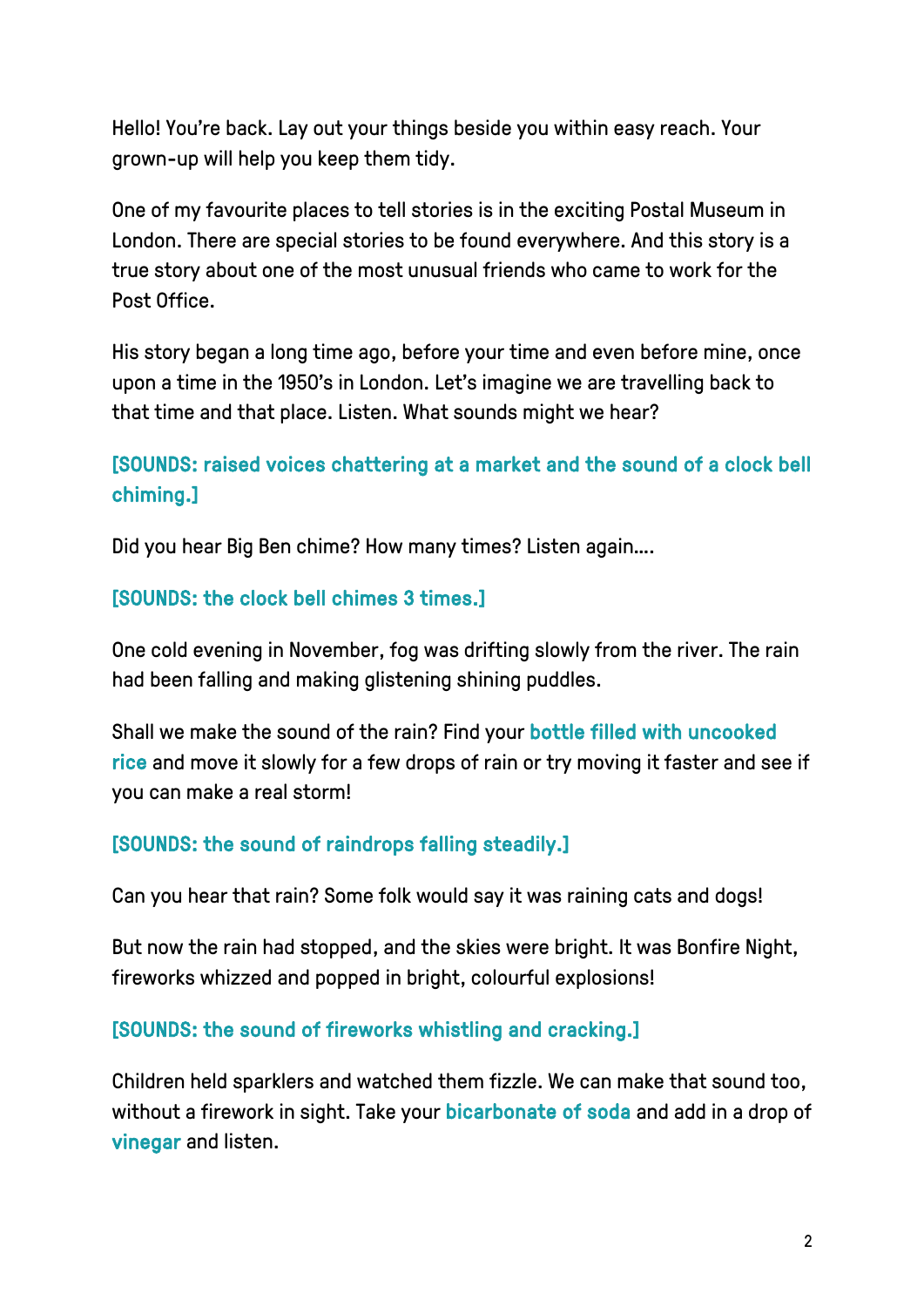## [SOUNDS: the sound of fizzing.]

Fizzling sparklers!

Old Mr Talbut was heading to work on his squeaking, rattling bicycle.

## [SOUNDS: a squeaking bicycle wheel.]

Alf Talbut was a cleaner and worked in St. Martins Le Grand – the postal headquarters. Once, a very long time ago, every single letter sent from London began its journey there in that grand building of marble columns and a snaking spiral staircase.

But it had one big problem, or should I say, one small problem. Mice! They were everywhere. Licking letters, nibbling through paper, parcels and packages. Chewing sacks and stacks of cards. Feasting on food that folk often posted to one another in those days, slices of birthday cake or wedding cake, fancy chocolates, boxes of biscuits, even the posties' cheesy sandwiches!

Can you make a good mouse sound? Let's try. 3 little squeaks and 3 loud squeaks. Ready, go!

#### [SOUNDS: Olivia makes the sound of 3 quiet squeaks and 3 loud squeaks.]

But far worse, the mice even ate the money that was sent through the post. Thousands of pounds all shredded. And all those piles of paper made fine places to nest.

Shall we make the sound of the nesting mice? Find your bag of paper put your hand in and gently rustle your fingers through like a tiny mouse. Here we go!

#### [SOUNDS: the sound of rustling through paper.]

Mr Talbut would polish and dust and scrub-a-dub-dub everything, but he couldn't stop those mice. Once, not so long ago, he'd had two helpers – Minnie and Fluffy. Listen. I think we might hear them.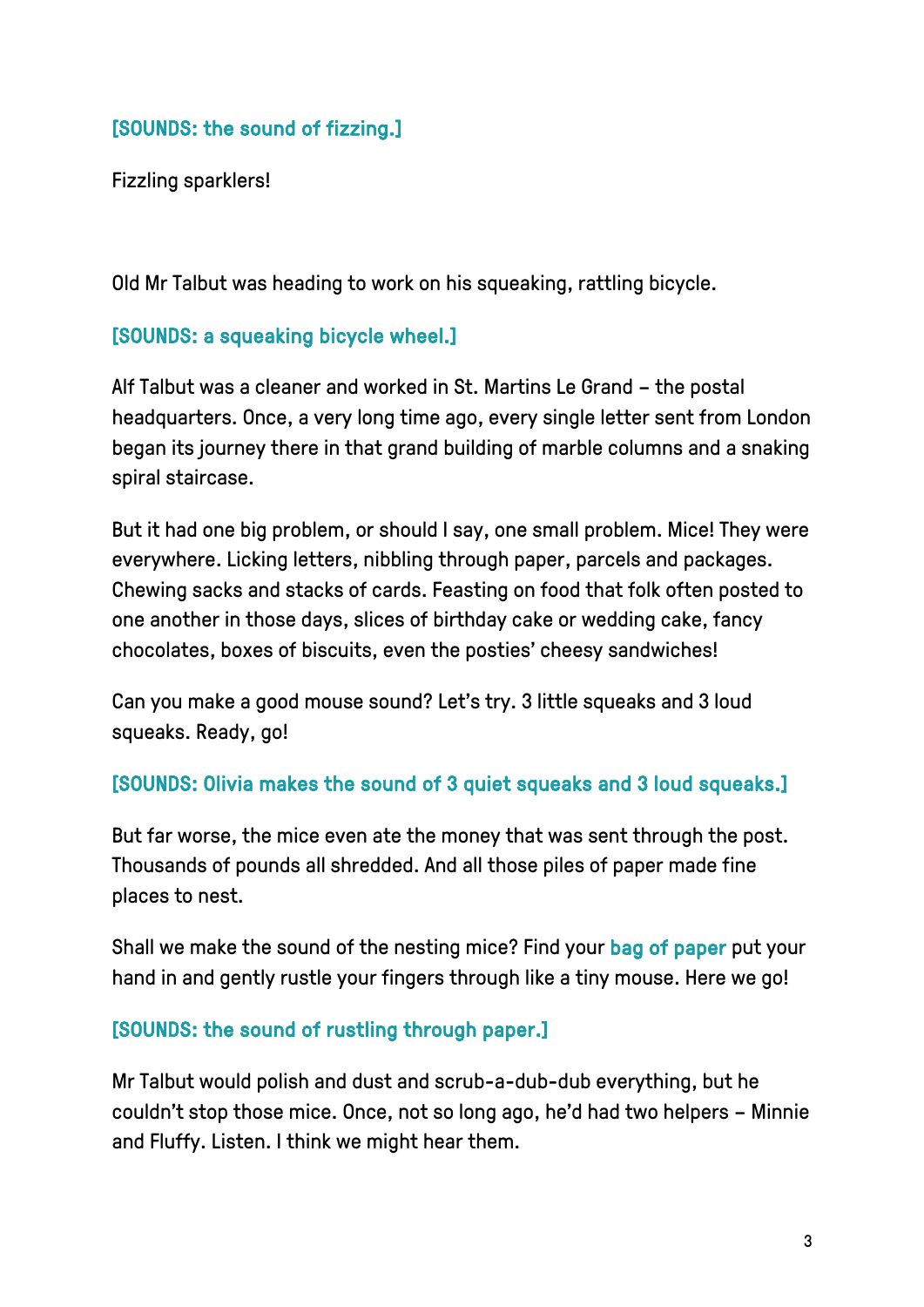### [SOUNDS: wild cats meowing.]

Two tough cats with sharp claws and quick as lightning, they had chased every single mouse from St Martins Le Grand. In fact, they had even been paid! They weren't the first cats to be paid by the post office. It had been going on for almost seventy years by then.

It all began when one postie wrote a letter to their boss, asking for a cat and some money to pay for its food and milk. They explained that a cat was not a pet but a fellow colleague and should be paid wages.

Luckily, the official Postmaster General, the big boss, agreed and no less than 3 cats were sent straight away to that postie along with a weekly allowance of 4-pence each.

After that, every post office wanted a marvellous mouse catching machine of its very own and the official headquarters at St. Martins Le Grand had had those two – Minnie and Fluffy.

But after many years of mouse chasing duties, they were rather tired and found it much nicer to snooze alongside the mice rather than chase them.

#### [SOUNDS: cats snoring gently.]

Eventually the two cats retired but as soon as they'd left, even more mice had returned! Scampering, chewing, squeaking, and nibbling!

#### [SOUNDS: mice scuttling and squeaking.]

What was Mr Talbut going to do? Luckily, he had a secret. That secret was small, fluffy, stripy with a little rough tongue.

Very, very carefully rub the sandpaper with your little finger. It feels like a cat's tongue. Be careful, it can be a little bit rough!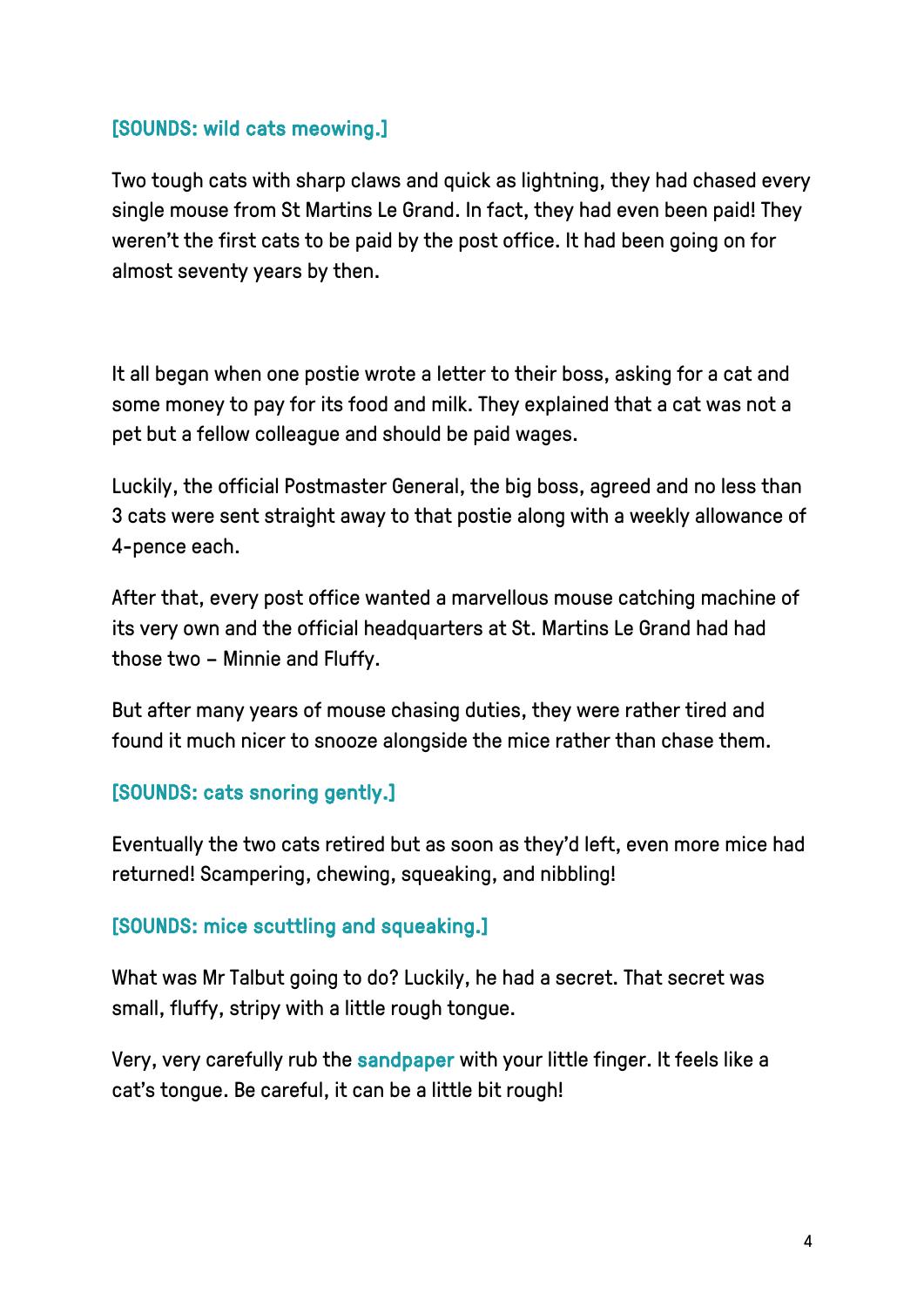Mr Talbut's secret was that Fluffy had had a kitten before she left, a tiny weeny scrap of a thing and Mr Talbut had found it hiding alone in a cupboard in the café right in the basement of the building.

Now find your soft toy. Stroke its fur and choose whether you want to tickle its ear or rub its tummy. Imagine it is a little cat. Can you think of a good name for a cat? Why not call it out to me after 3? Are you ready? 1,2,3! Ohhh, I really like that one!

Mr Talbut called the kitten Tibs and sometimes if no one was listening, Tibby. But he couldn't take him home, he wasn't allowed pets in his flat.

So, he had been feeding Tibs in secret, smuggling in milk and scraps. He knew Tibs was a great mouser because there wasn't a single mouse down there in the basement where Tibs lived. But, he wasn't sure the Postal headquarters would want such a small cat.

As he arrived for work that bonfire night, he decided Tibs was big enough and was ready to go to work. And so, he presented Tibs to the boss and explained how he had already been busy catching all the mice in the cafe.

And, Tibs was given the job, and no longer had to hide. He was now an official member of staff and was paid 18-pence a week for his food and soft blanket.

He was the sweetest of cats. Gentle, peaceful until he saw a mouse! Then he would walk, stalk, every corner of every corridor, weaving in and around the posties' feet, paws chasing down the steps of that spiral staircase, under the sacks of post until the mouse had well and truly been caught!

This is a really fun and silly sound to make. I found out that gloves with paper clips attached sound like animal paws. So if you have some too, try out that sound with me. Are you ready? Let's have a chase!

[SOUNDS: animal paws and claws clicking on a hard surface.]

You were fast!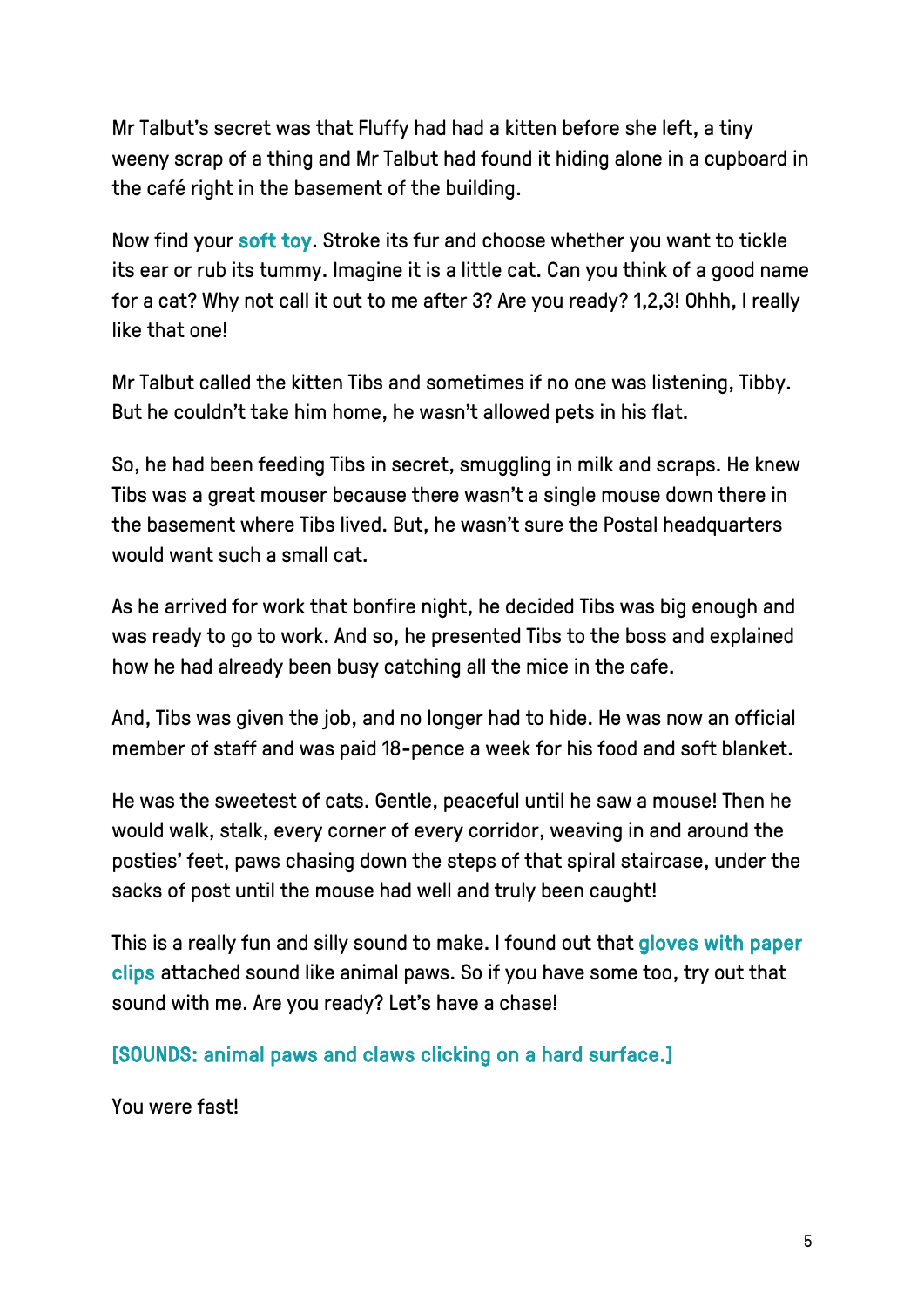At breaktime when all the mice had disappeared, Tibs would softly pad his way down to the café to be fed treats from the posties' plates and then to have a little catnap on a sack of letters, before starting work once again.

## [SOUNDS: cats snoring gently.]

Tibs grew and grew and grew. He was not a tiny kitten for very long, soon he was as heavy as a toddler. They thought he might be the biggest cat in all of London! He was a giant! With a giant heart.

He became the best friend of every postie in the country. They had all heard of him. His fame even spread to the nearby St Bart's Hospital, and nurses would organise special visits so the patients in the hospital could come in to pet him and be cheered up by this huge soft tabby bundle.

He was loved by everyone. I bet you would have loved him too.

But life was not such fun every day. Working cats like Tibs still had to fight for their wages, no matter how well loved they were.

One day in Westminster, by the London river, the politicians, the people in charge, had arrived at work to discuss one of the most serious issues of the day. The very important matter of cats' wages.

## [SOUNDS: clock bells chime and a deep voice shouts 'order!']

"Mr. Speaker", shouted one politician, "are cats paid enough?" "Or too much!" Shouted back another. Back at postal HQ Mr Talbut and Tibs waited anxiously. Would Tibs be sacked and forced to leave?

After many hours, the big boss, the Postmaster General, finally agreed that cats should stay and even be paid a little more.

Tibs's job was safe for life. And every year after that his wages went up a little bit more, which was just as well because Tibs loved his food. Give a loud cheer for Tibs! Are you ready? Hip-hip! Hooray!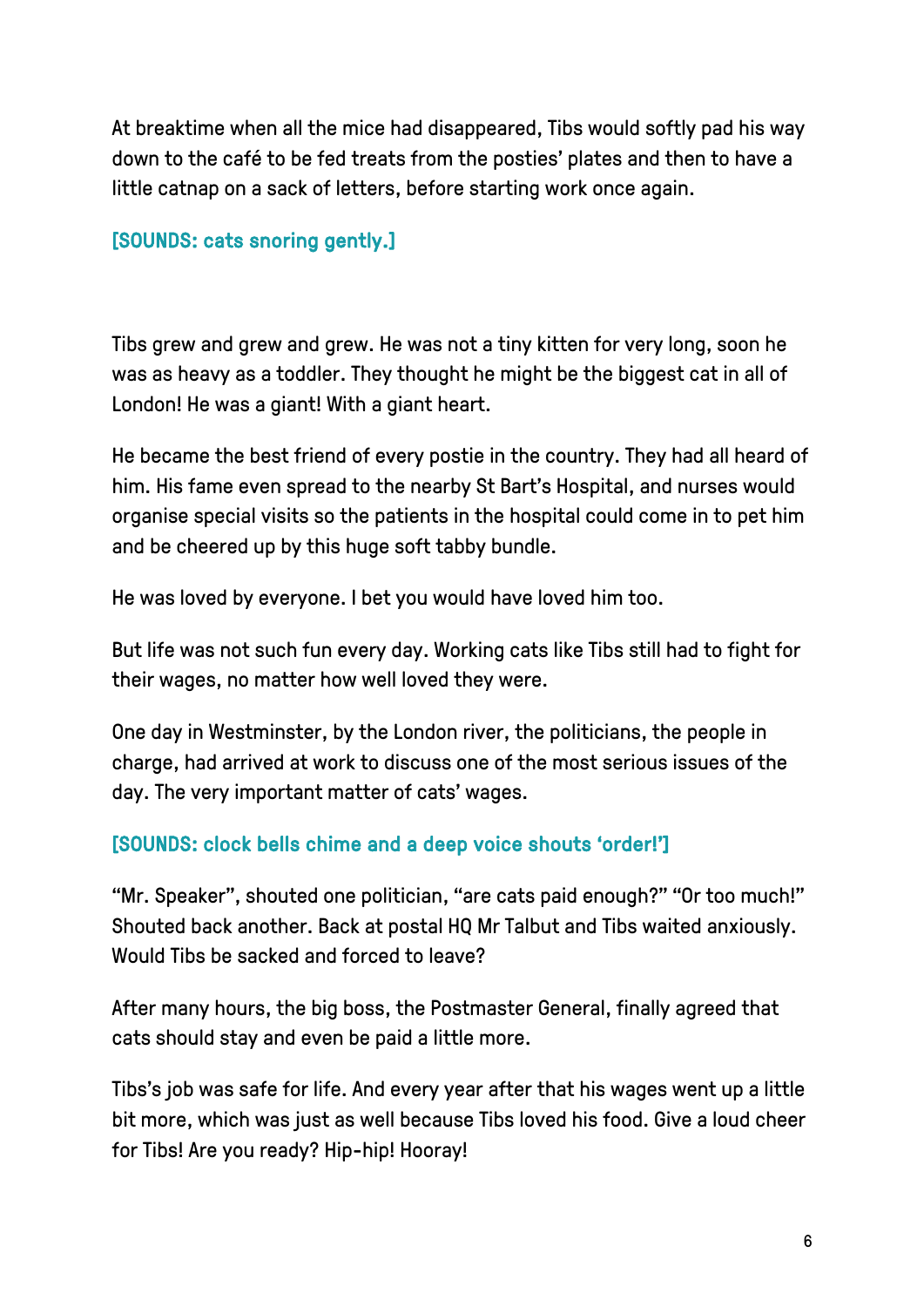## [SOUNDS: people shout 'hooray' and clap hands.]

Well after that day, Tibs's diary was always jam packed. In the summertime, he was even invited to the most glamorous event in the whole of London – a Cat and Film Stars Garden Party.

#### [SOUNDS: vintage music plays and the sound of cats meowing.]

Cameras flashed, cats meowed, crowds gathered round, glasses of champagne were raised, and teeny triangles of cucumber sandwiches were nibbled.

Have you still got your snack? Tuck in now. I wonder what you're having. An apple, a rice cake, maybe a chocolate biscuit!

Pour out your fizzy water and listen to the sparkling bubbles.

#### [SOUNDS: a drink pouring into a glass and the bubbles fizzing.]

But most people didn't bother to gaze at the fancy dresses of the film-stars, or they didn't look at the film stars' cats, they didn't ask for photographs or autographs. Instead, they all wanted a paw-print from Tibs because he was the star of the show. Tibs, the Post Office Cat!

Tibs was so famous, he was even photographed for a book of all the celebrity cats in London. For the photo, he was sat inside an old fashioned, bright red, Victorian pillar box, but the camera flashbulb popped and startled Tibs.

#### [SOUNDS: a camera flashbulb pops.]

And so, in a flash of fur, whoosh, he was away! The photographers had only managed to take one photo. It is rather blurry, and it is the only one we have of Tibs. Have you seen it?

They called him Tibs the Great. He was the Royal Mail's most famous and most loved cat. He worked hard. Every day for 14 years and he lived his nine lives to the full which all made him rather sleepy.